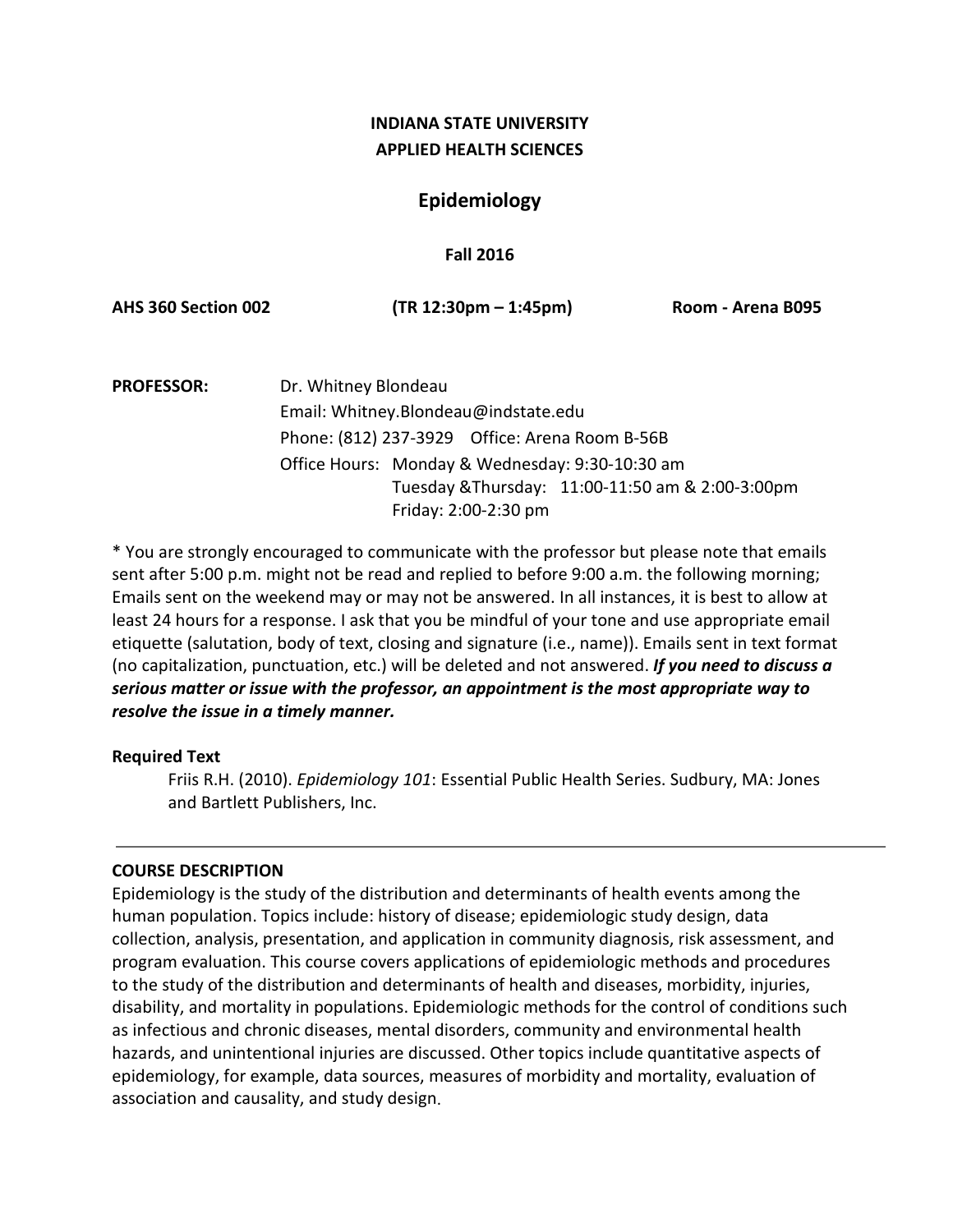# **COURSE OBJECTIVES**

Upon successful completion of this course, the student will be able to:

- Define common terms used in epidemiology and population health research.
- Calculate, interpret, and compare measures of disease frequency in populations.
- Describe key characteristics of cross-sectional, case-control, cohort, and experimental study designs.
- Interpret measures of association between exposures and health outcomes.
- Describe factors that influence the incidence and distribution of a disease in a human population.
- Describe a public health problem in terms of magnitude, person, time, and place.
- Describe the process for applying epidemiologic principles in global and community health.
- Identify key sources of epidemiologic data.
- Discuss the applications of epidemiology to policy development.

# **COURSE FRAMEWORK**

The framework for this course, including assignments and evaluations, is designed to address one or more of the health education specialist Seven Areas of Responsibility competencies and sub-competencies as defined by the National Commission for Health Education Credentialing, Inc. (NCHEC). See [www.nchec.org](http://www.nchec.org/) for more information regarding the competencies.

# **Expectations of Students**

# **Attendance:**

- 1. Each student is expected to attend each scheduled class session and participate in class activities.
- 2. Attendance will be taken each class period. **You are expected to arrive on time and stay until class is dismissed**. You will be given a 5-minute grace period – if you arrive late after 5 minutes of class starting, your lateness will be noted on the attendance sheet. A pattern of lateness will count against your final grade.
- 3. An attendance sheet will be placed at the front of the room, please sign it when you arrive. Students will be allowed two "freebies" to cover days in which you might be sick, have family emergencies, or encounter unexpected situations. (Please note: the freebie policy does not exempt students from scheduled exams, presentations, or other required assignments.) **Starting with the third absence, 3% will be deducted from the student's final grade.** Students who miss more than five classes are subject to receive an F for the course. As such, be sure to only miss class during times when you are truly ill or have an actual emergency that prevents you from attending class.
- 4. If you miss a class, it is your responsibility to get the notes and any materials that were handed out. Ask a classmate for the notes or a copy of distributed materials or check Blackboard for any related postings.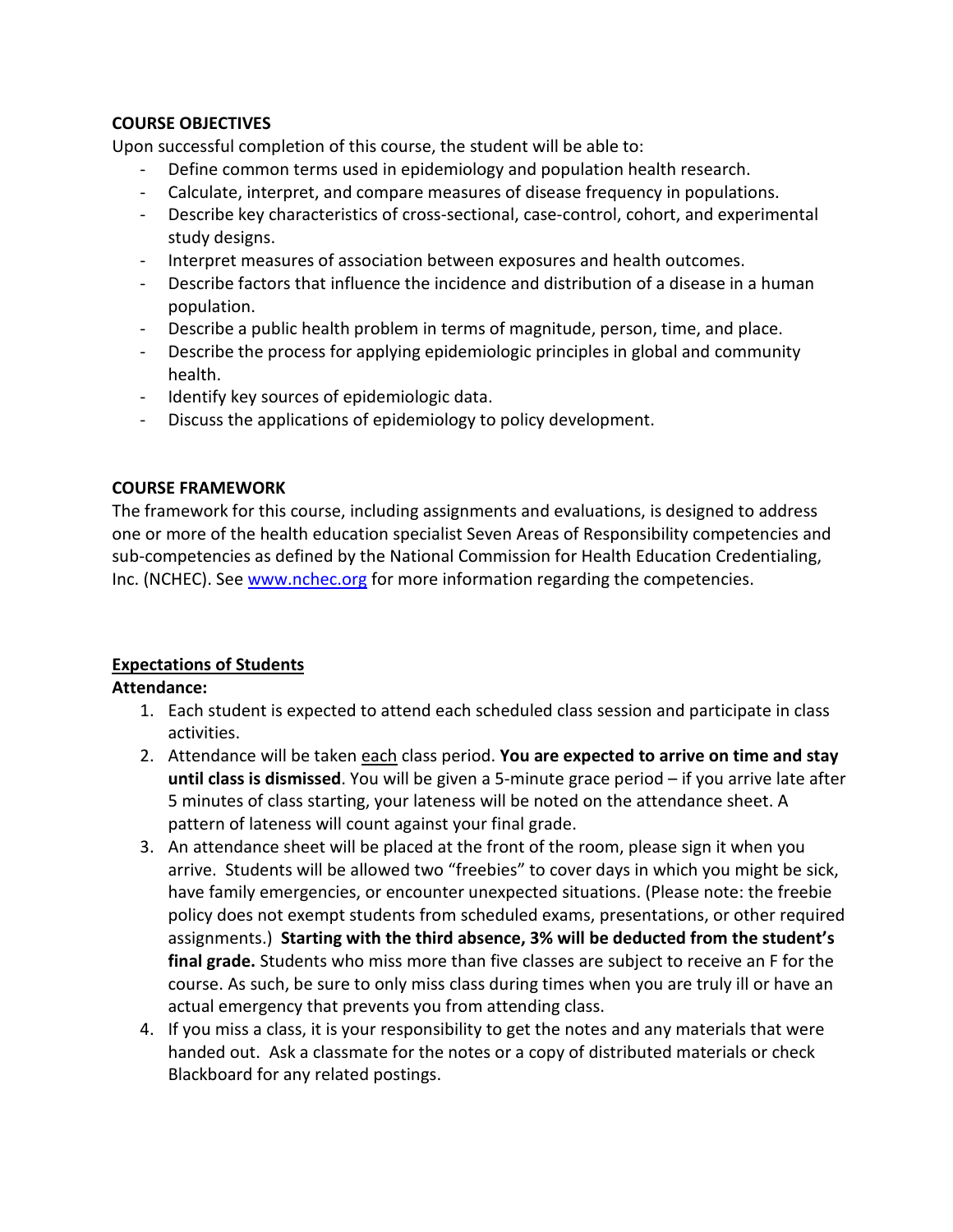## **ASSIGNMENT DUE DATE POLICY**

Assignments are due on the date, time and period specified. You must turn in an electronic copy of your work in the Blackboard course site unless otherwise specified; Unless specifically stated, e-mail attachments are not an acceptable form of submitting assignments. For each day (24 hour period) that an assignment is submitted past the required due date, one letter grade will be deducted from the final assignment grade.

#### **PREREQUISITES**

AHS 340 or consent of instructor.

#### **COURSE POLICIES AT INDIANA STATE UNIVERSITY (ISU)**

#### **Students with Disabilities**

ISU seeks to provide effective services and accommodation for qualified individuals with documented disabilities. If you need an accommodation because of a documented disability, you are required to register with Disabled Student Services within the Center for Student Success [https://www.indstate.edu/services/student-success/cfss/student-support-services/eligibility.](https://www.indstate.edu/services/student-success/cfss/student-support-services/eligibility) You can contact the Center at 237-2301, 2<sup>nd</sup> floor Gillum Hall.

#### **Emergency Preparedness**

In the event of a major campus emergency, course requirements, deadlines and grading percentages are subject to changes that may be necessitated by a revised semester calendar or other circumstances. Information about changes in this course will be posted to Blackboard Vista web page, communicated by email OR you can contact me by email or my office phone (above).

#### **Course Navigation/Learner Support**

Blackboard navigation tutorial is available in the "**Tools**" tab on the Blackboard course homepage. **Students are responsible for understanding navigation in order to submit assignments; lack of Blackboard knowledge is not considered a reason to miss assignment deadlines.** See the *"Blackboard Help"* in the tools tab for help.

## **Academic Integrity:**

Academic integrity is a core value of ISU's community of learners. Every member of the academic community (students, faculty, and staff) is expected to maintain high standards of integrity in all facets of work and study. The Policy on Academic Integrity describes appropriate academic conduct in research, writing, assessment, and ethics. Please review the ISU Student Code of Conduct located on the ISU Code of Student Conduct webpage: <https://www.indstate.edu/code-of-student-conduct>

The ISU Student Code of Conduct deals with academic integrity issues including: cheating on exams; plagiarism; falsification, forgery, and obstruction; multiple submissions; facilitating academic dishonesty; violating professional standards in research and creative endeavors;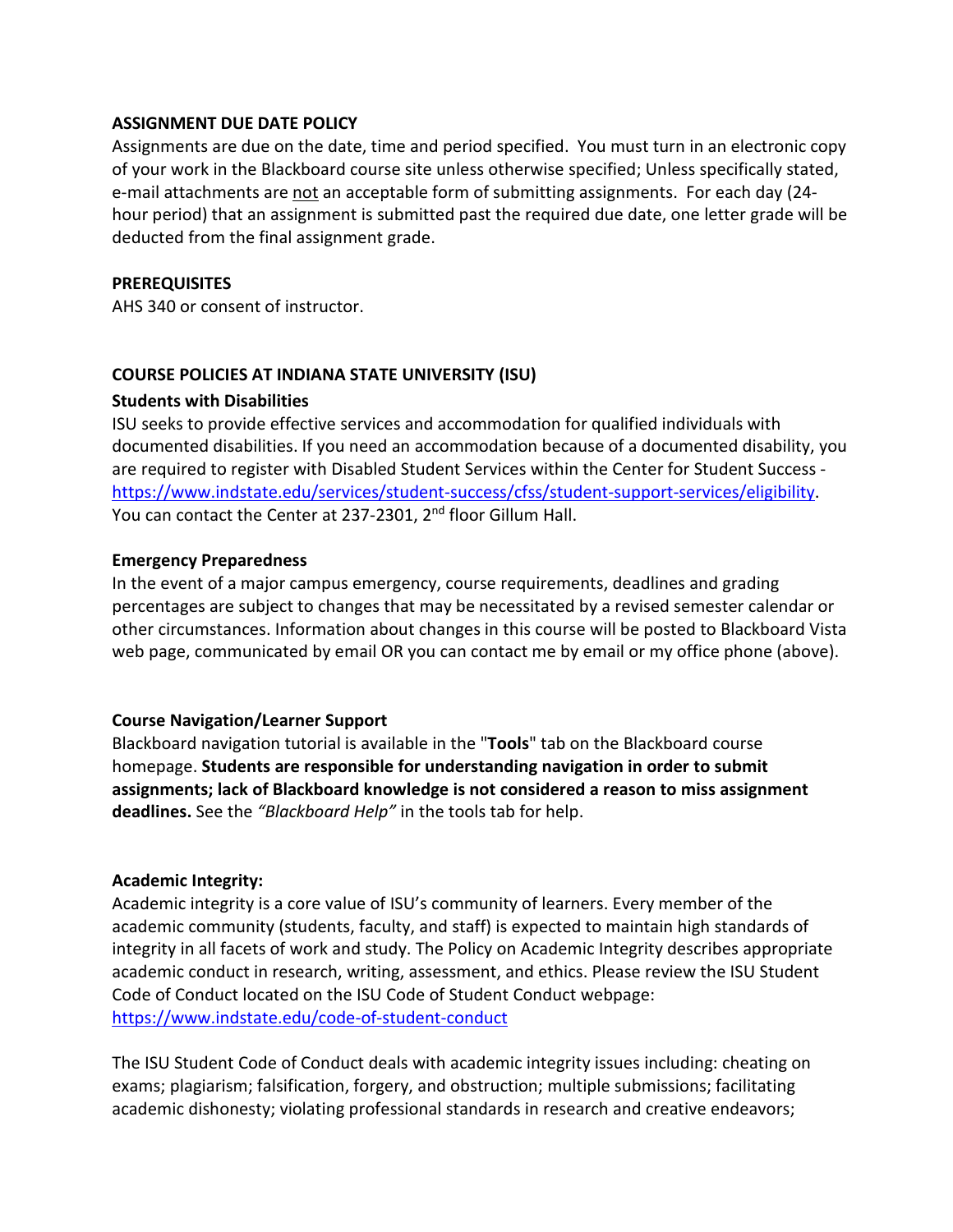misusing academic resources; misusing intellectual property; and violating ethical and professional standards. ISU requires that all students read and support the Policy on Academic Integrity.

The following behaviors are some examples of academic dishonesty (from Kittleson, 2006):

- 1. Taking an exam for another student.
- 2. Forging or altering an official document.
- 3. Paying someone to write a paper to submit under one's own name.
- 4. Copying (with or without another person's knowledge and claiming it as own work).
- 5. Including items on a list of references that were not used.
- 6. Doing assignments for someone else.
- 7. Obtaining a copy of a test before it is given.
- 8. Working with other students when not expressly told to do so.
- 9. "Recycling": Copying and pasting (or retyping) material from a paper written for another course and submitting it for a grade for the present course without previous consent from instructor.
- 10. Using in-text citations for sources not used in the paper.
- 11. Copying and pasting text from a source without quotations and citation of source.

While all areas of academic integrity are important, plagiarism (examples include numbers 10 & 11 above) is a particularly common problem at ISU. Thus, the Department of Applied Health Sciences (AHS) now requires that all students in AHS courses complete the online plagiarism training (available through Blackboard on the course website) every semester in which they are enrolled in any AHS course(s).

Academic dishonesty is not tolerated at ISU. The penalties for academic dishonesty (plagiarism) are as follows:

- First offense: you will receive a zero on the assignment and be required to meet with the instructor to discuss the offense and how to avoid academic dishonesty in the future.
- Second offense: you will receive an F in the course and be required to meet with the instructor and the Chair of the Department of Applied Health Sciences to discuss the offense as well as the consequences of a third (and final) incident.
- Third offense: you will be referred to the Office of Student Conduct and potentially face formal charges. Students found in violation of the Policy on Academic Integrity may be suspended or expelled and can have a permanent notation affixed to the official transcript indicating that an academic integrity violation occurred.

Please note that incidents of academic dishonesty are cumulative over the course of your academic career at ISU (not in one class or in one semester). That is to say that if the first offense occurs during your freshman year, and another offense occurs two years later, the second offense will result in the consequences detailed above regarding second offenses. Students are urged to discuss questions regarding academic integrity with instructors, advisers, or academic deans.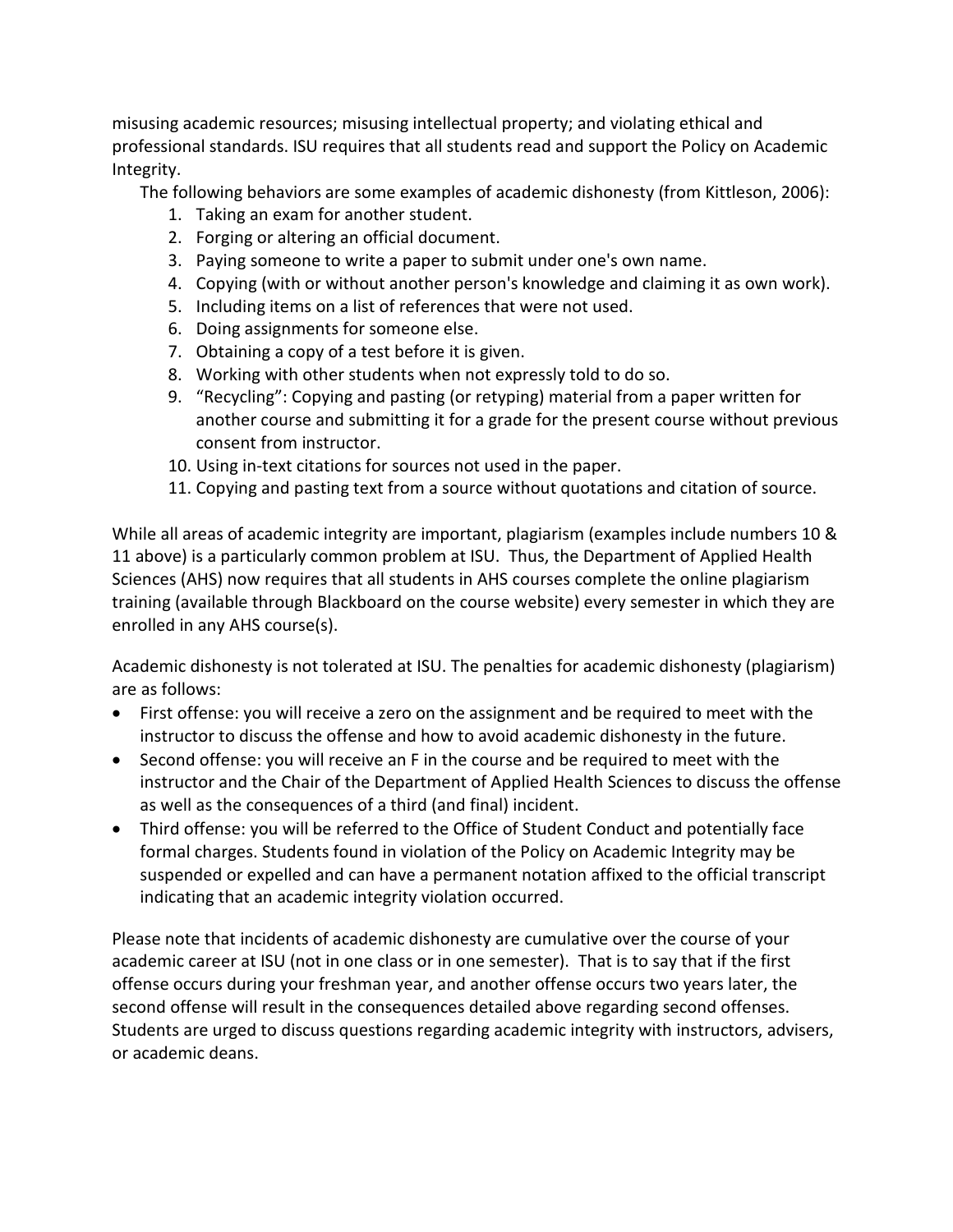## **Plagiarism**

The Department of Applied Health Sciences (AHS) requires all students in AHS courses complete the online plagiarism training (available through Blackboard on the course website) **every semester** in which they are enrolled in any AHS course(s). The plagiarism training must be completed by **9/4/2016**, with a score of 100%. Any student who does not successfully complete the training by the due date will lose points; **anyone not completing the quiz with a 100% score by the end of the semester will receive a failing grade for the course.**

# **[Title IX:](https://www.justice.gov/crt/overview-title-ix-education-amendments-1972-20-usc-1681-et-seq) A comprehensive federal law that prohibits discrimination on the basis of sex in any federally funded education program or activity.**

Indiana State University is committed to inclusive excellence. To further this goal, the university does not tolerate discrimination in its programs or activities on the basis of: race, color, national origin, gender, age, sexual orientation, gender identity or expression, disability, veteran status, or any other protected class. Title IX of the Educational Amendments of 1972 in particular prohibits discrimination based on sex in any educational institution that receives federal funding. This includes sexual violence, sexual misconduct, sexual harassment, dating violence, domestic violence, and stalking. If you witness or experience any forms of the above discrimination, you are asked to report the incident immediately to Public Safety: 812-237-5555 or to the Equal Opportunity & Title IX Office: 812-237-8954.

With respect to sexual discrimination, instructors, faculty, and some staff are required by law and institutional policy to report what you share with them to the Equal Opportunity & Title IX Office. You do, however, have the option of sharing your information with the following confidential resources on campus that are not required to share:

- ISU Student Counseling Center: 812-237-3939; Gillum Hall, 2<sup>nd</sup> Floor
- · Women's Resource Center/Victim Advocate: 812-237-3829; HMSU 7th Floor

Associate Dean of Students/Respondent Advocate: 812-237-3829; HMSU 8<sup>th</sup> Floor For more information about discrimination and the support resources to you through the Equal Opportunity & Title IX Office, visit this website: [https://www.indstate.edu/equalopportunity](https://www.indstate.edu/equalopportunity-titleix)[titleix.](https://www.indstate.edu/equalopportunity-titleix) Please direct any questions or concerns to: Assistant Vice President for Equal Opportunity and Title IX Director; 812-237-8954; Parsons Hall 223; [ISU-equalopportunity](mailto:ISU-equalopportunity-titleix@indstate.edu)[titleix@indstate.edu.](mailto:ISU-equalopportunity-titleix@indstate.edu)

# **Modifications**

It is possible that during the semester, assignments may be substituted or eliminated. Every effort will be made to adhere to the schedule, assignments, and exams but, as the professor, I reserve the right to make appropriate changes as needed. Efforts will be made to notify students as soon as possible of any changes to the syllabus or course requirements. It is your responsibility to check email and Blackboard frequently for course correspondence.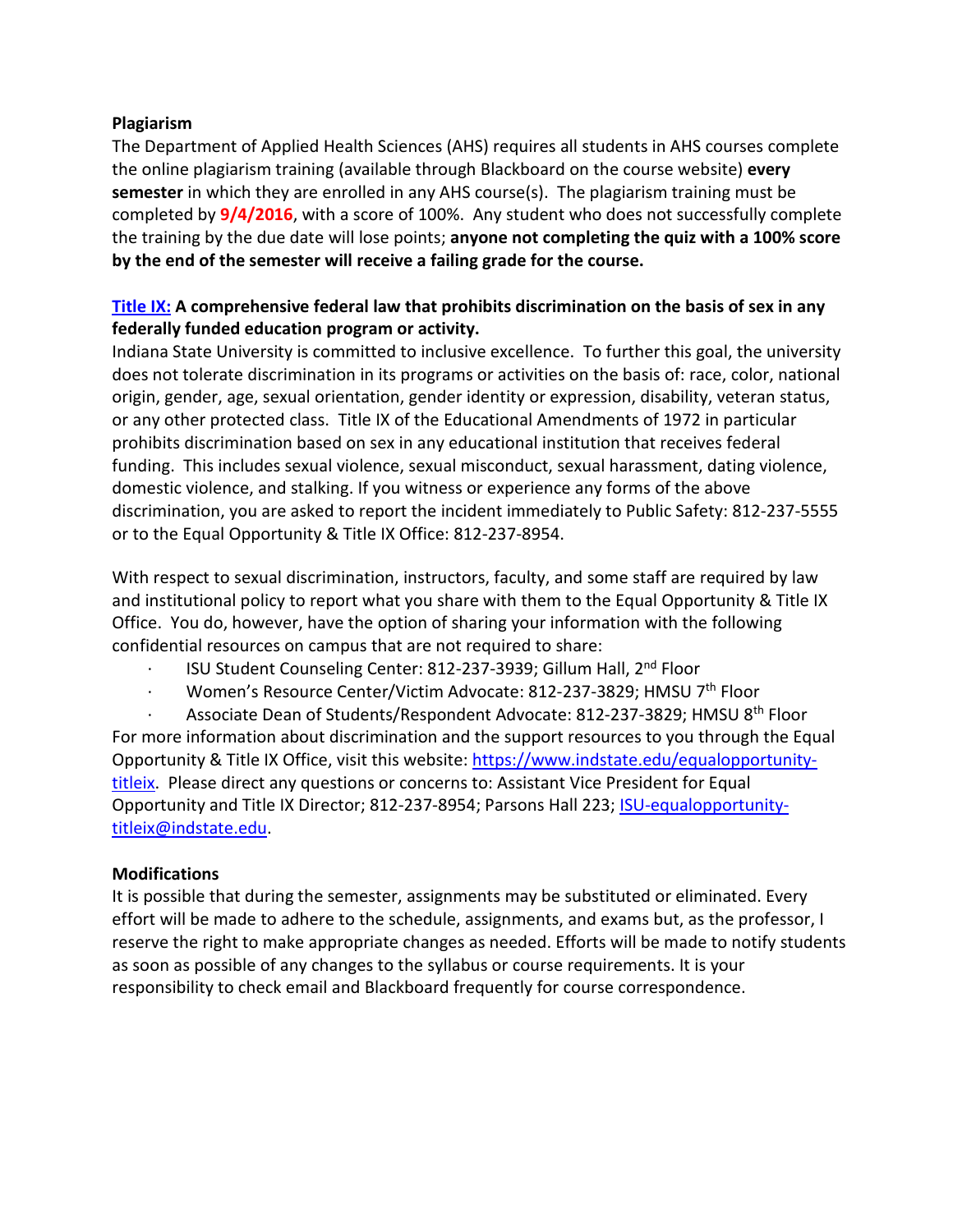| <b>Grading</b>                               |               |                      |                |              |
|----------------------------------------------|---------------|----------------------|----------------|--------------|
| <b>Assignments</b>                           | <b>Points</b> | <b>Earned Points</b> | <b>Percent</b> | <b>Grade</b> |
|                                              |               | 376-400              |                |              |
| Plagiarism Quiz                              | 10            |                      | 94-100%        | A            |
| <b>Personal Assessment</b>                   | 10            | 360-375.6            | 90-93.9%       | A-           |
| Service: Plan(5); Update(5); Activity(30) 40 |               | 352-359.6            | 88-89.9%       | B+           |
| Project Idea (5) Update (5)                  | 10            | 336-351.6            | 84-87.9%       | B            |
| <b>News Assignment</b>                       | 10            | 320-335.6            | 80-83.9%       | В-           |
| Presentation (40) Report (40)                | 80            | 312-319.6            | 78-79.9%       | C+           |
| Presentation Peer Eval 6@5                   | 30            | 296-311.6            | 74-77.9%       | C            |
| <b>Epidemiology News Tweet</b>               | 30            | 295.6                | 73.9% or less  | F            |
| Sim Reflection Activity 2@20                 | 40            |                      |                |              |
| Quizzes: 2@40 pts each                       | 80            |                      |                |              |
| <b>Final Exam</b>                            | 60            |                      |                |              |

**All assignments are due as noted in this syllabus.**